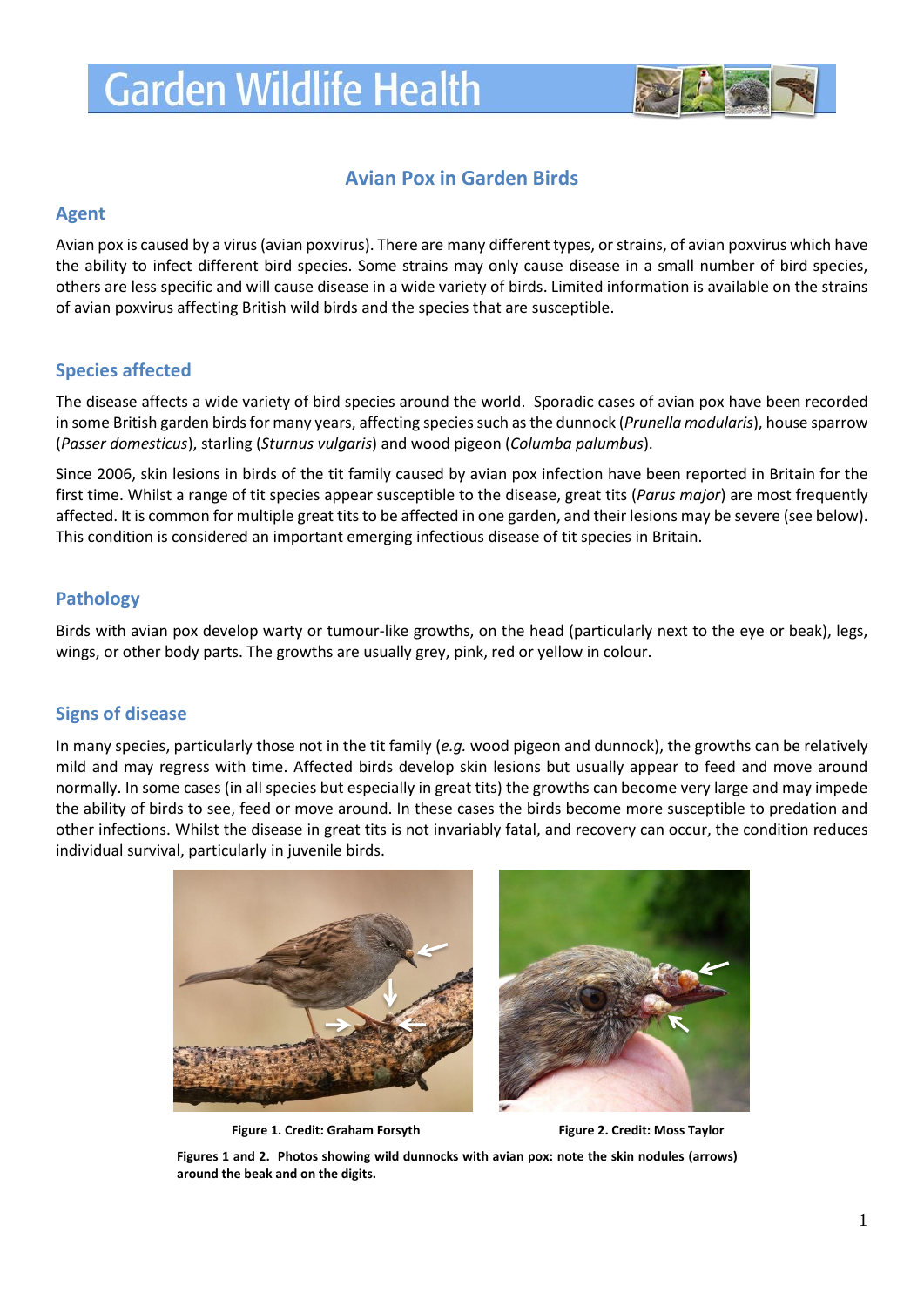



**Figure 3. Credit: David Wragg Figure 4. Credit: Andrew Mawby**

**Figures 3 and 4. Photos showing wild great tits with avian pox: note the multiple, large tumour-like skin lesions on the head.**

#### **Disease transmission**

Avian poxvirus is thought to be spread between birds in three main ways: by biting insects (*e.g.* mosquitoes, flies), by direct bird-to-bird contact, and by indirect contact via contaminated surfaces such as perches or bird tables. The virus is relatively resistant and can persist in the environment (*e.g.* on perches, bird tables *etc.*) for long periods of time.

#### **Disease patterns**

Cases of avian pox in species not in the tit family have been reported across Great Britain. The novel and severe form of avian pox in great tits was first seen in southeast England, since when it has spread northward and westward and has a current distribution across England and Wales extending as far north as a line from the Mersey to the Humber. Since the great tit is a common species throughout Great Britain, continued spread of the disease is likely to occur further north in the coming years.

This form of avian pox in great tits was first reported in Scandinavia in the 1960s and has more recently been observed in central Europe in the past decade. Studies have shown that the virus affecting British great tits is genetically identical to that in mainland Europe. In contrast, there are a number of different strains of avian poxvirus that affect other bird species in Great Britain that are not in the tit family. The most likely explanation for the emergence of the new form of avian pox in tit species in Britain is that the virus has been transported from Scandinavia or central Europe to Britain. Bird migration does not seem a likely route; instead movement of an infected vector, such as a mosquito, may have occurred, perhaps assisted by windborne spread.

Whilst cases can occur year-round, there is a pronounced seasonal peak in the late summer and early autumn months of each year.

Along with scientists at the University of Oxford, we have monitored an outbreak of the new form of avian pox in tit species at a study site in Wytham Woods since 2009. Our analyses indicate that, whilst avian pox has very serious consequences for the individual birds affected in terms of their chances of survival, it is unlikely that a large-scale population decline of great tits will occur due to this novel and severe form of the disease. To date, national population monitoring conducted by the British Trust for Ornithology shows no evidence of a decline of great tits in Britain. The potential conservation importance of this new form of the disease, however, is in tit species which are already in decline, such as the marsh tit (*Poecile palustris*) and willow tit (*Poecile montanus*).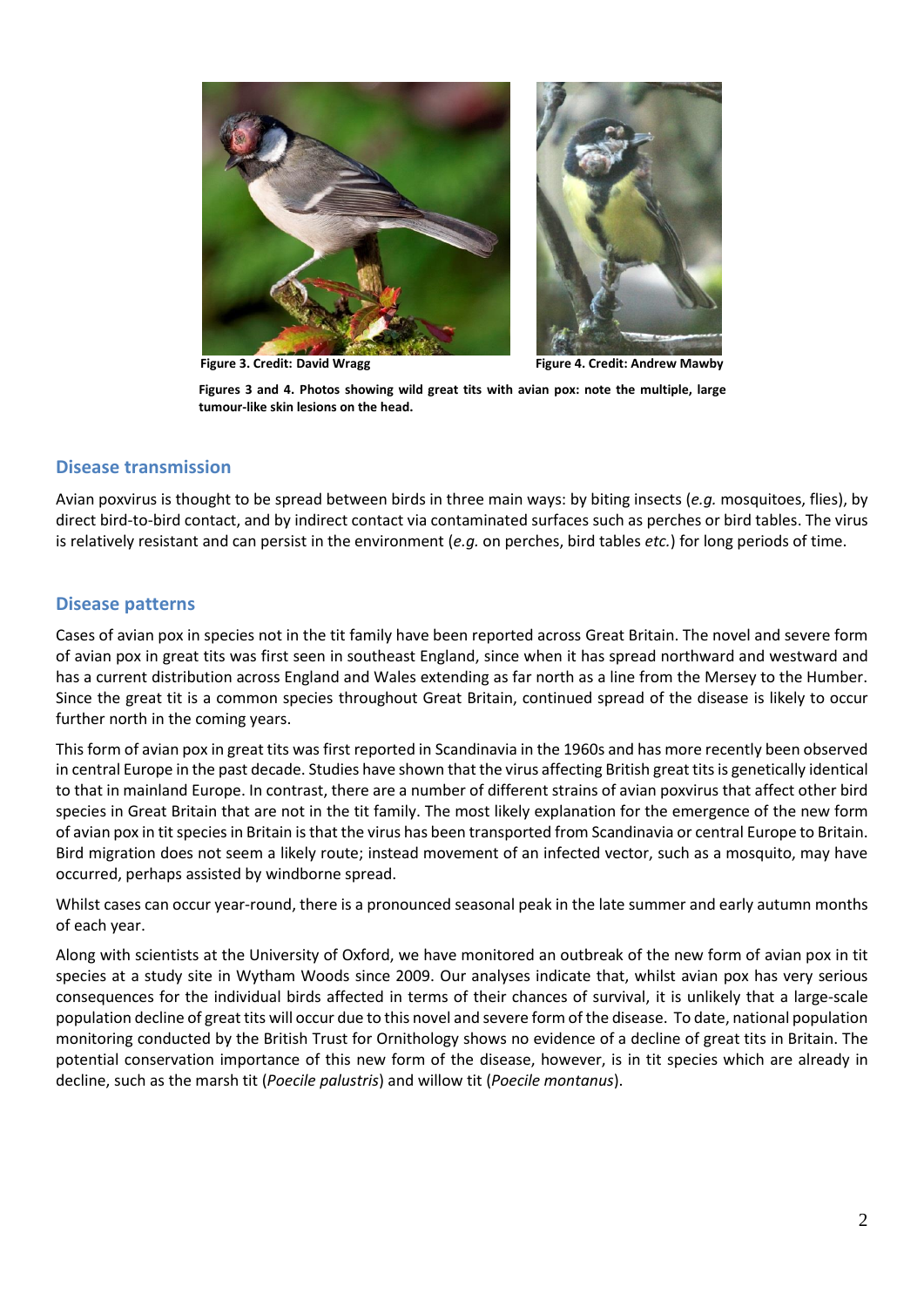## **Risk to human and domestic animal health**

Avian poxviruses are only known to infect birds, so there is no known risk to human or other mammal health from these viruses.

Garden birds in the UK, however, may carry other diseases that can affect humans and pets (for example *Campylobacter, Chlamydia psittaci, [Escherichia albertii](http://www.gardenwildlifehealth.org/files/2013/06/Garden-bird-Escherichia-albertii-factsheet_GWH.pdf) and [Salmonella](http://www.gardenwildlifehealth.org/files/2013/06/Garden-bird-Salmonellosis-factsheet_GWH.pdf)* bacteria). We recommend following sensible hygiene precautions as a routine measure when feeding garden birds and handling bird feeders and tables. Following these rules will help avoid the risk of any infection transmitting to people and help safeguard the birds in your garden against disease.

- Clean and disinfect feeders/ feeding sites regularly. Suitable disinfectants that can be used include a weak solution of domestic bleach (5% sodium hypochlorite) and other specially-designed commercial products (see *Further information*). Always rinse the feeders thoroughly and air-dry them before re-use.
- Brushes and cleaning equipment for bird feeders, tables and baths should not be used for other purposes and should not be brought into the house, but be kept and used outside and away from food preparation areas.
- Wear rubber gloves when cleaning feeders and thoroughly wash hands and forearms afterwards with soap and water, especially before eating or drinking. Avoid handling sick or dead birds directly. For instance, use disposable gloves or pick the bird up through an inverted plastic bag.

The strains of avian poxvirus that infect garden birds are probably specific to those wild species affected. However, the disease could potentially be transmitted to poultry, cage or aviary birds. Aviculturalists or poultry owners who have affected wild birds in their gardens can reduce the risk of infection spreading to their captive birds. They should, for example, employ measures to reduce their birds' exposure to biting insects where feasible; prevent contact between captive and wild birds as far as possible; ensure wild bird feeders and water baths are inaccessible to captive birds; and wash and disinfect their hands thoroughly after handling wild bird feeders or equipment.

## **Diagnosis**

Although large pox growths can be very characteristic, smaller or medium-sized growths can easily be confused with a number of other conditions, such as ticks. The disease can only be confirmed by specialist veterinary investigation, such as post-mortem examination and subsequent laboratory tests.

If you wish to report finding dead garden birds, or signs of disease in garden birds, please visit **[www.gardenwildlifehealth.org](http://www.gardenwildlifehealth.org/)**. Alternatively, if you have further queries or have no internet access, please call the **Garden Wildlife Health** vets on **0207 449 6685.**

#### **Control**

Whilst supportive treatment can be attempted in captive birds, effective treatment of free-living birds under field conditions is not possible.

Where an avian pox outbreak exists, general measures for control of disease in wild bird populations should be adopted:

- Ensure optimal hygiene at garden bird feeding stations, including disinfection (as described above).
- Empty and dry bird baths on a daily basis.
- Feeding stations encourage birds to congregate, sometimes in large densities, thereby increasing the potential for disease spread between individuals when outbreaks occur. **If many birds in your garden are affected, we recommend that you consider significantly reducing the amount you feed, or stop feeding for a period (2-4**